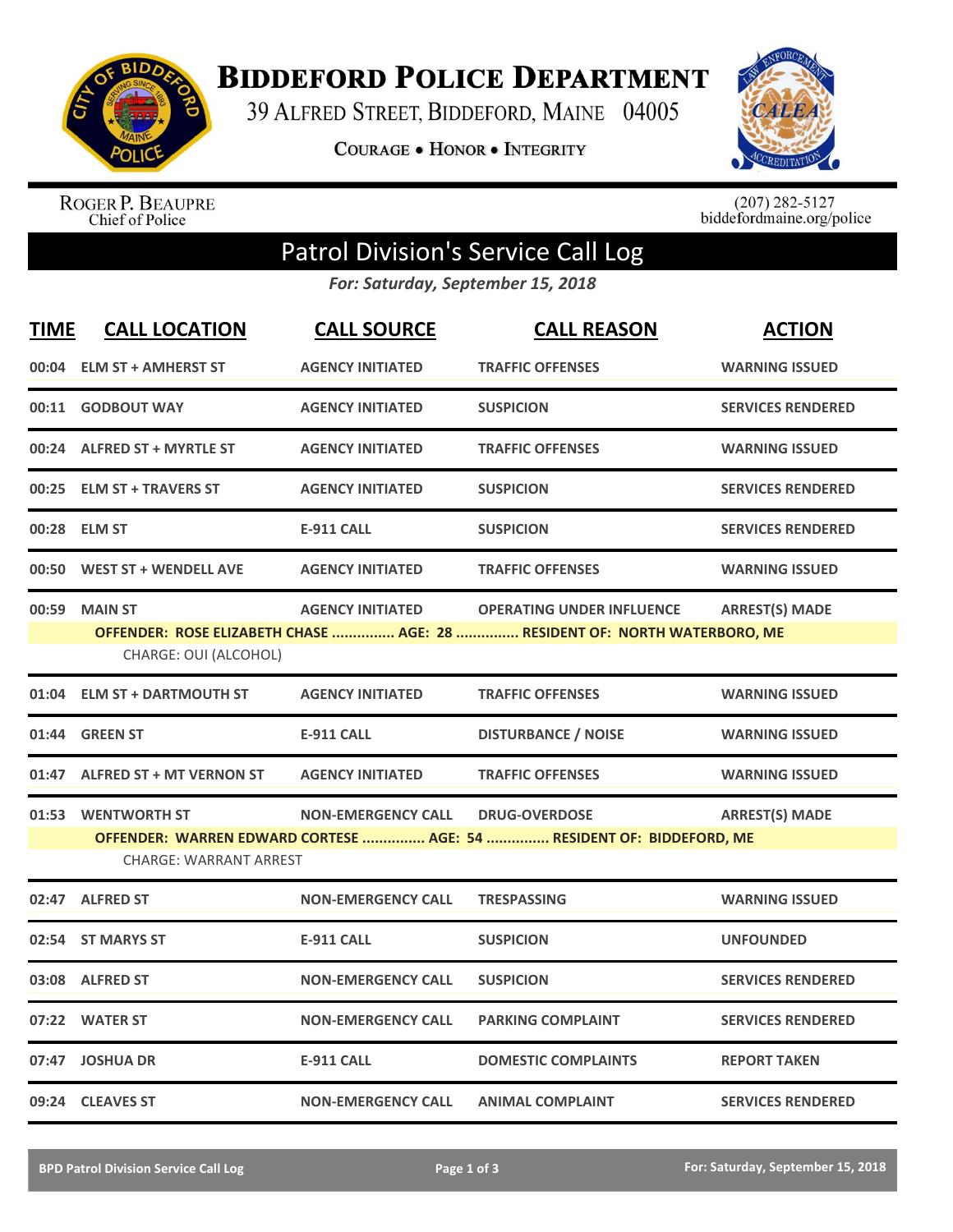| <b>TIME</b> | <b>CALL LOCATION</b>                                            | <b>CALL SOURCE</b>        | <b>CALL REASON</b>                                                                              | <b>ACTION</b>             |
|-------------|-----------------------------------------------------------------|---------------------------|-------------------------------------------------------------------------------------------------|---------------------------|
|             | 09:37 GREEN ST                                                  | <b>NON-EMERGENCY CALL</b> | <b>DISTURBANCE / NOISE</b>                                                                      | <b>REPORT TAKEN</b>       |
|             | 10:50 ELM ST                                                    | <b>AGENCY INITIATED</b>   | <b>TRAFFIC OFFENSES</b>                                                                         | <b>VSAC ISSUED</b>        |
|             | 11:15 MIDDLE ST                                                 | <b>NON-EMERGENCY CALL</b> | <b>ALL OTHER</b>                                                                                | <b>REPORT TAKEN</b>       |
|             | <b>11:31 GREEN ST</b>                                           | <b>NON-EMERGENCY CALL</b> | <b>DOMESTIC COMPLAINTS</b>                                                                      | <b>REPORT TAKEN</b>       |
|             | 11:40 ALFRED ST                                                 | <b>WALK-IN AT STATION</b> | <b>COURT ORDERED CHECK IN</b>                                                                   | <b>SERVICES RENDERED</b>  |
|             | 12:42 ALFRED ST                                                 | <b>WALK-IN AT STATION</b> | <b>ALL OTHER</b>                                                                                | <b>SERVICES RENDERED</b>  |
|             | 12:49 CENTER ST                                                 | <b>NON-EMERGENCY CALL</b> | <b>THEFT</b>                                                                                    | <b>REPORT TAKEN</b>       |
|             | <b>12:54 DARTMOUTH ST</b>                                       | <b>E-911 CALL</b>         | 911 MISUSE                                                                                      | <b>NO ACTION REQUIRED</b> |
|             | 13:08 LINCOLN ST                                                | <b>E-911 CALL</b>         | 911 MISUSE                                                                                      | <b>NO ACTION REQUIRED</b> |
|             | 13:57 WEST ST + GERTRUDE AVE                                    | <b>AGENCY INITIATED</b>   | <b>TRAFFIC OFFENSES</b>                                                                         | <b>WARNING ISSUED</b>     |
|             | 14:15 ALFRED ST                                                 | <b>WALK-IN AT STATION</b> | <b>CHECK WELFARE</b>                                                                            | <b>UNFOUNDED</b>          |
|             | 14:17 HILL ST<br><b>CHARGE: OPERATE VEHICLE WITHOUT LICENSE</b> | <b>AGENCY INITIATED</b>   | <b>TRAFFIC OFFENSES</b><br>OFFENDER: KRISTIN LYNN JORTBERG  AGE: 59  RESIDENT OF: ARUNDEL, ME   | <b>CITATION ISSUED</b>    |
|             | 14:17 HILL ST                                                   | <b>NON-EMERGENCY CALL</b> | <b>JUVENILE OFFENSES</b>                                                                        | <b>SERVICES RENDERED</b>  |
|             | 14:19 ALFRED ST                                                 | <b>WALK-IN AT STATION</b> | <b>COURT ORDERED CHECK IN</b>                                                                   | <b>NO VIOLATION</b>       |
|             | <b>14:28 MAIN ST</b>                                            | <b>NON-EMERGENCY CALL</b> | <b>LIQUOR LAW VIOLATION</b>                                                                     | <b>NO VIOLATION</b>       |
|             | <b>16:03 MAIN ST</b><br><b>CHARGE: DRINKING IN PUBLIC</b>       | <b>AGENCY INITIATED</b>   | <b>DRINKING IN PUBLIC</b><br>OFFENDER: DALE EUGENE EVERETT  AGE: 66  RESIDENT OF: BIDDEFORD, ME | <b>ARREST(S) MADE</b>     |
|             | 16:56 GOLDEN AVE                                                | <b>NON-EMERGENCY CALL</b> | <b>PARKING COMPLAINT</b>                                                                        | <b>SERVICES RENDERED</b>  |
|             | 17:05 MAY ST                                                    | <b>AGENCY INITIATED</b>   | <b>TRESPASSING</b>                                                                              | <b>SERVICES RENDERED</b>  |
|             | 17:06 GODBOUT WAY                                               | <b>NON-EMERGENCY CALL</b> | <b>TRESPASSING</b>                                                                              | <b>SERVICES RENDERED</b>  |
|             | 17:44 SOUTH ST + CATHEDRAL OAKS D AGENCY INITIATED              |                           | <b>TRAFFIC OFFENSES</b>                                                                         | <b>WARNING ISSUED</b>     |
|             | 17:48 SECOND ST                                                 | E-911 CALL                | <b>ANIMAL COMPLAINT</b>                                                                         | <b>SERVICES RENDERED</b>  |
|             | 18:45 ALFRED ST + MARINER WAY                                   | <b>NON-EMERGENCY CALL</b> | <b>ROAD RAGE</b>                                                                                | <b>SERVICES RENDERED</b>  |
|             | 18:55 GREEN ST                                                  | <b>E-911 CALL</b>         | 911 MISUSE                                                                                      | <b>NEGATIVE CONTACT</b>   |
|             | 18:57 ALFRED ST                                                 | <b>AGENCY INITIATED</b>   | <b>CHECK WELFARE</b>                                                                            | <b>SERVICES RENDERED</b>  |